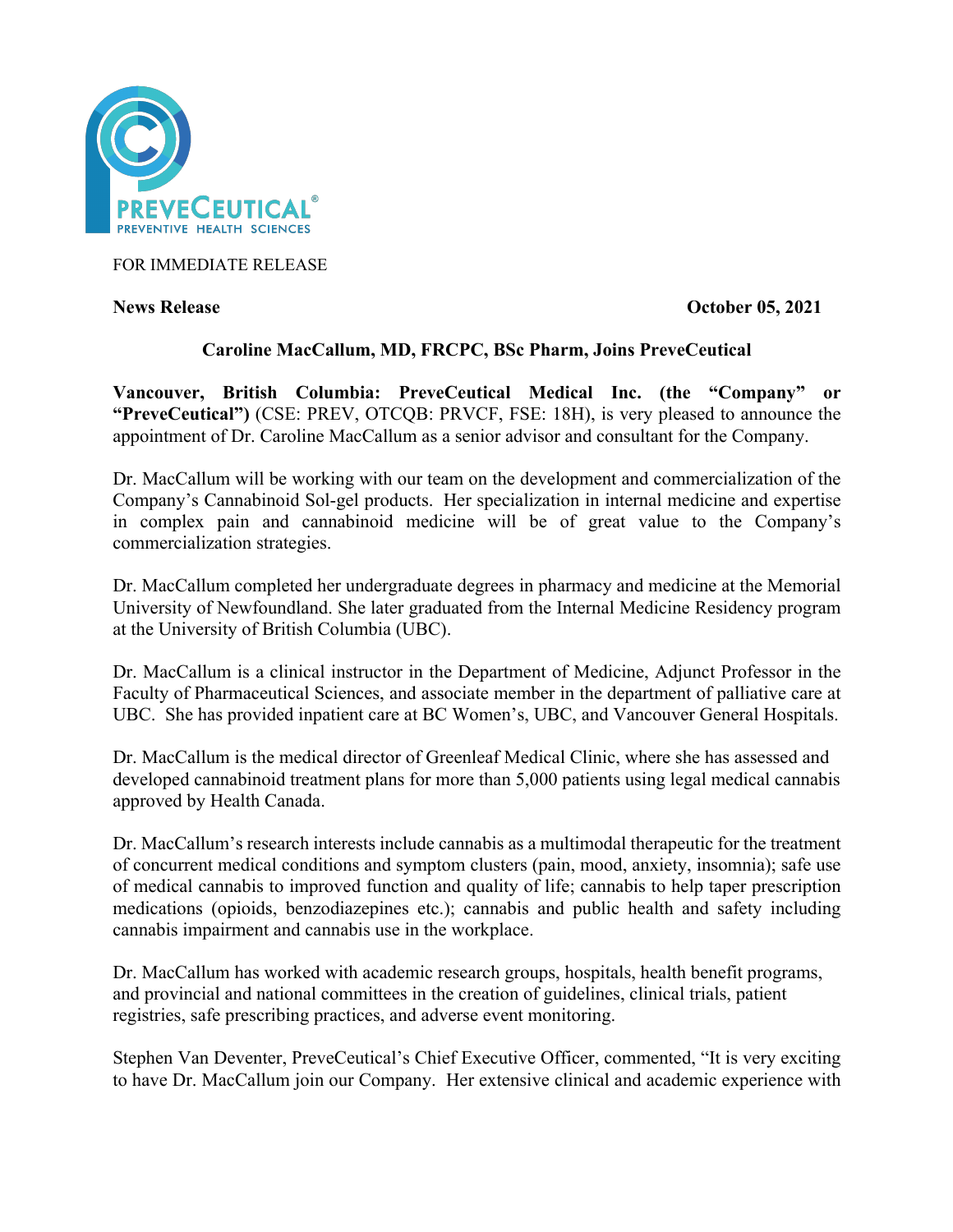medical cannabis will be a great asset to the Company's cannabinoid clinical trials and commercialization."

Dr. MacCallum commented, "PreveCeutical develops unique products which are unlike any I have come across in the cannabinoid market. Their novel delivery method has vast potential for application in a variety of medical conditions using combinations of cannabinoids with controlled dosing."

## *About PreveCeutical*

PreveCeutical is a health sciences company that develops innovative options for preventive and curative therapies utilizing organic and nature identical products. The Company aims to be a leader in the preventive health sciences sector.

With the completion of three of its research programs, the Company is actively working on the development, clinical trials, and commercialization of its products; and has filed a number of provisional patent applications to protect the intellectual property from its research programs.

For more information about PreveCeutical, please visit our website www.PreveCeutical.com or follow us on Twitter and Facebook.

# *On behalf of the Board of Directors of PreveCeutical*

*Stephen Van Deventer, Chairman and Chief Executive Officer*

## *For further information, please contact:*

*Stephen Van Deventer: +1 604 306 9669 Or Investor Relations* ir@preveceutical.com

### *Forward-Looking Statements:*

This news release contains forward-looking statements and forward-looking information (collectively, "forwardlooking statements") within the meaning of applicable Canadian and U.S. securities legislation, including the United States Private Securities Litigation Reform Act of 1995. All statements in this news release that are not purely historical are forward-looking statements and include any statements regarding beliefs, plans, expectations and orientations regarding the future, including, without limitation, the continued research interests of PreveCeutical, PreveCeutical's anticipated business plans, and its prospects of success in executing its proposed plans. Often, but not always, forward-looking statements can be identified by words such as "will", "pro forma", "plans", "expects", "may", "should", "budget", "schedules", "estimates", "forecasts", "intends", "anticipates", "believes", "potential", "proposes" or variations of such words including negative variations thereof and phrases that refer to certain actions, events or results that may, could, would, might or will occur or be taken or achieved. Forward-looking statements are based on certain assumptions regarding PreveCeutical, including expected growth, results of operations, including PreveCeutical's research and development activities, performance, industry trends, growth opportunities, that PreveCeutical will be granted requisite expedited approvals by world health, retain and attract qualified research personnel and obtain and/or maintain the necessary intellectual property rights needed to carry out future business activities.